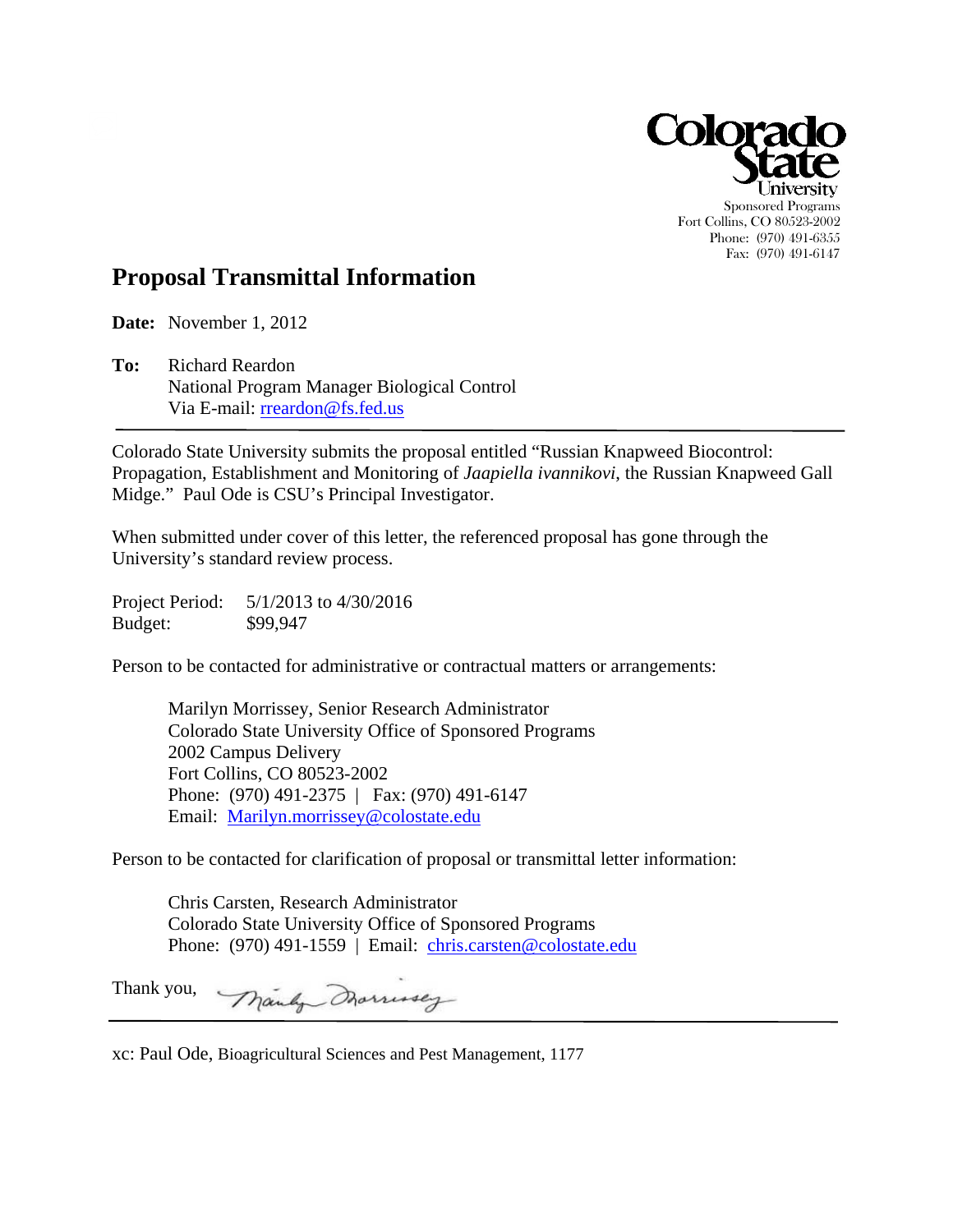# Project Title: Russian knapweed biocontrol: propagation, establishment and monitoring of Jaapiella ivannikovi, the Russian knapweed gall midge.

- **Principle Investigators: Paul Ode, Colorado State University, Department of Bioagricultural** Sciences and Pest Management, Campus Delivery 1177, Fort Collins, CO 80523-1177, 970.491.4127 (tel), paul.ode@colostate.edu; Dan Bean, Colorado Department of Agriculture, Palisade Insectary, 750 37.8 Rd., Palisade, CO 81507, (970) 464-7916 (phone), (970)
464‐5791
(fax)
- Cooperator: Tom Eager, USDA Forest Service, Forest Health Service Center, 216 N. Colorado, Gunnison,
CO
81230,
970.642.1144
(tel)
- Contact: Elizabeth Hebertson, USDA Forest Service FPH, Ogden Field Office, 4746 S. 1900 E., Ogden,
UT
84403
- **Amount Requested:** Year 1 (2013) \$39,542, Year 2 (2014) \$41,094, Year 3 (2015) \$19,311, **Total
\$99,947**

## **Matching
Funds:
\$87,792**

## **Project
Goals
and
Supporting
Objectives**

There are three main questions that need to be addressed at this stage of implementation of Jaapiella ivannikovi as a biocontrol agent for Russian knapweed. This proposal is designed to help answer these questions, which will enable the incorporation of biocontrol into the management
of
Russian
knapweed.

1. How can we most effectively propagate *J. ivannikovi* to meet the needs of western weed managers? Our goal is to increase production of Russian knapweed gall midges for distribution to weed managers. We need to produce approximately 10,000 galls per year to supply Colorado alone and this will be ongoing for another 5-10 years in order to establish the flies in all locations where Russian knapweed is a problem. Currently, we are
able
to
produce
only
1,500
to
1,800
galls
per
year.

One
possible
explanation
for these insufficient numbers may be that we are producing and releasing *J. ivannikovi* at a suboptimal time of the year. Our objective is to increase shoot formation on knapweed plants in greenhouse and garden settings, which will enable increased gall formation. This objective includes better timing of gall formation with respect to Russian knapweed condition at field monitoring sites. The proposed work will enable us to expand gall production and to test two hypotheses we have regarding the timing of gall release and the
probability
of
field
establishment.

One
is
that
by
mowing
knapweed
stands
and stimulating
shoot
growth
we
can
achieve
a
significantly
higher
establishment
rate.

The other hypothesis is that we can achieve establishment by introducing flies late in the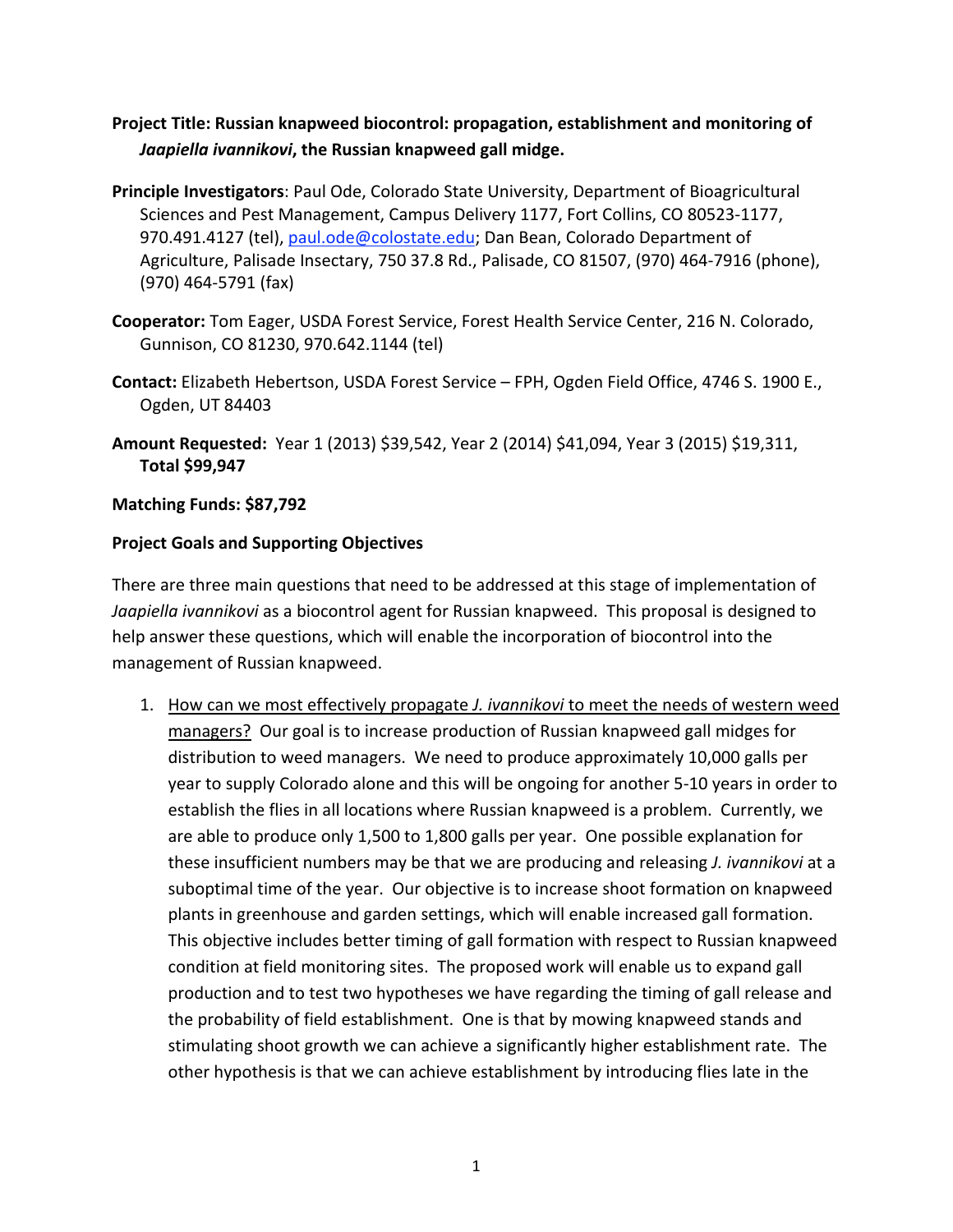season, in the overwintering stage, which will allow them to emerge in the spring and oviposit
on
the
first
new
shoots.

- 2. What release methods will ensure the highest likelihood of establishing self-sustaining field populations? Our goal is to optimize the timing of gall release and to test the use of Russian knapweed mowing to stimulate shoot formation, providing sites for gall midge oviposition. The midges can only hit growing shoot tips so it is important to get them out when the oviposition target is available. We will compare three approaches for gall releases. First, we have been instructing landowners and weed managers to release early in the season but that is when we have the fewest galls for distribution. Second, we have instructed landowners to mow patches of knapweed in an effort to stimulate new growth prior to gall release. As a third approach, we have made a few release in the fall with the idea of having overwintering gall midges emerge in the spring when plants are most susceptible to attack. Based on the analyses of data we collect from these three release methods, we will use this information to arrive at a set of recommendations
for
gall
midge
release
techniques
that
maximize
establishment success.
- 3. What impact can we expect of *J. ivannikovi* on Russian knapweed? Our goal is to quantify
the
impact
of
the
gall
midge
on
Russian
knapweed
infestations.
The
biggest question
that
weed
managers
have
is
simply
what
can
we
expect
from
these
agents? This agent has promise but it is very likely that the impact(s) will be subtler than those of a foliage or root feeder. Our objective is to establish a large network of field monitoring sites.

The
network
of
field
monitoring
sites
will
enable
us
to
answer
questions concerning
agent
impact.

Having
a
large
number
of
field
monitoring
sites
will
also
allow us follow up in subsequent years with releases of additional agents, as they become available, and to measure the impact of two or more agents on a Russian knapweed stand.

# **Project
Justification
and
Urgency**

Russian knapweed, *Rhaponticum* (= *Acroptilon*) *repens* (L.) Hidalgo is an exotic weed that has spread through much of the western US and is a widespread weed throughout Forest Service lands. It is a long-lived perennial with an extensive root system and is damaging to crop lands, range lands and riparian corridors. Long-term consumption of this species by horses (and possibly
other
livestock)
is
known
to
cause
symptoms
resembling
human
Parkinson's
disease (Chang
et
al.
2012).

Russian
knapweed
was
first
introduced
into
North
America
about
120 years ago and has spread to occupy hundreds of thousands of acres. Russian knapweed grows almost
twice
as
densely
in
western
North
America
compared
to
in
Uzbekistan
where
it
is
native (Callaway
et
al.
2012),
possibly
as
a
result
of
strong
competitive
and
allelopathic
effects
on North American natives (Grant et al. 2003, Ni et al. 2010). Although there are efficacious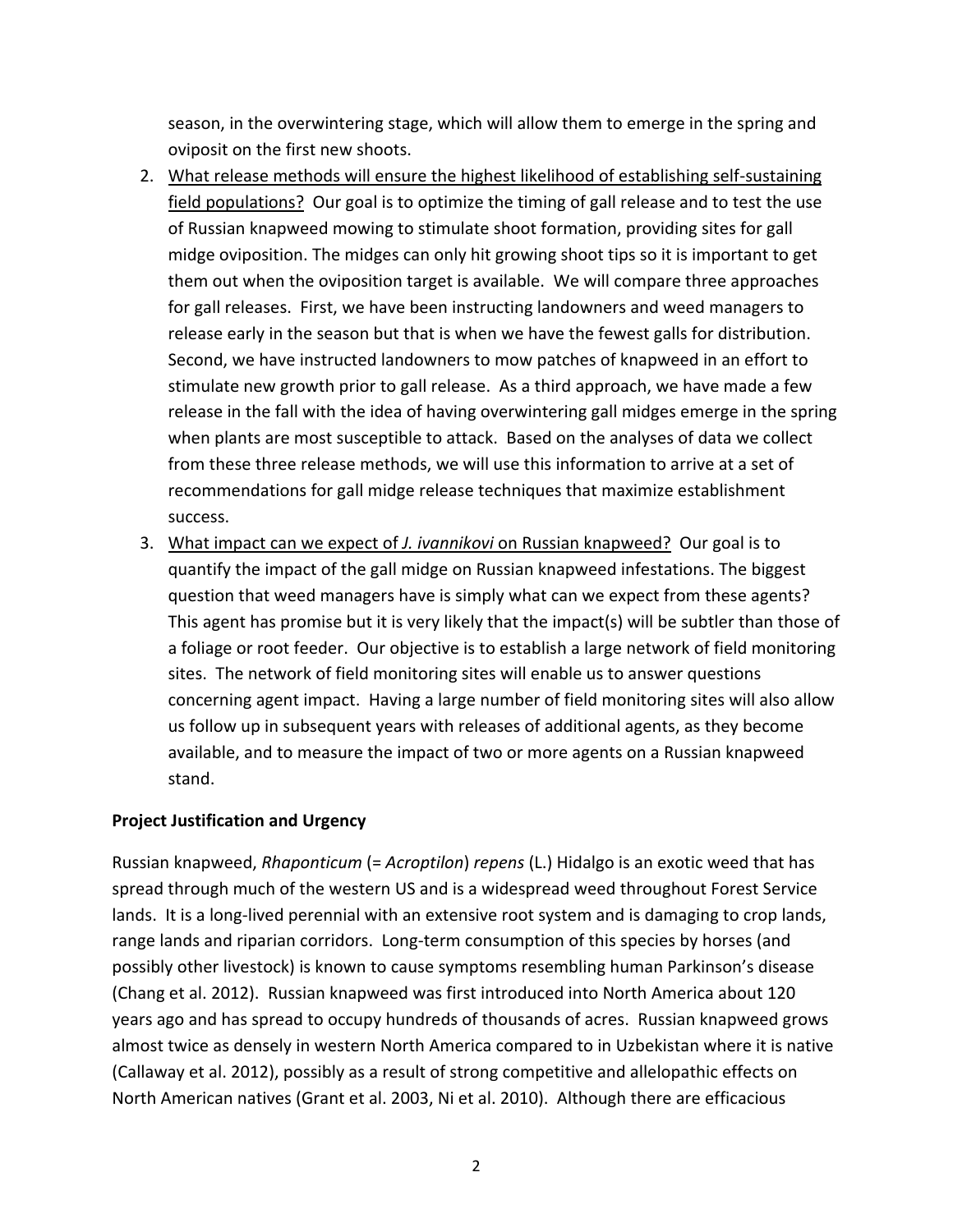chemical
control
methods
available,
the
low
economic
value
of
much
of
the
land
currently infested by Russian knapweed has made large-scale chemical control unfeasible. This situation is the perfect setting for biological control. Russian knapweed has few natural enemies in North America (Callaway et al. 2012), is a major and expanding pest problem and other control methods
are
not
sufficient
to
suppress
it.

Thus
far
there
are
no
effective
biocontrol
agents
for Russian knapweed but we have one promising agent that has been recently introduced into the field
(Fig.
3)
and
several
that
may
follow.

Jaapiella ivannikovi is a host-specific gall-forming midge (Diptera: Cecidomyiidae) that feeds
in
the
shoot
tips
of
Russian
knapweed
and
one
knapweed
in
the
genus *Centaurea* (Schaffner et al. 2006). The larvae cause the shoot tips to cease elongating and to form a gall (Fig.
1)
composed
of
layers
of
unopened
leaves
(Fig.
2).

Up
to
30
larvae
may
live
within
a
large gall. Shoot tips stop growing, flowering rarely occurs, and seed production is largely eliminated when plants are heavily infested by the midge (Djamankulova et al. 2008). These impacts could make the midges useful in Russian knapweed control. First they will decrease the vigor of existing
stands
of
knapweed.

Second
they
will
decrease
seed
production.

Although
Russian knapweed has an extensive and long lived root system, seed propagation is required for spread beyond existing stands of the weed and cutting into seed production will help contain spread of the
plant.

#### **Approach**

The approach is divided into the three project goals. In most cases the project will be carried out for three years with very similar approaches and goals. Changes in approaches may occur as
we
obtain
information
from
year
to
year
but
the
goals
will
remain
the
same.

1. Increase production of Russian knapweed gall midges for distribution to weed managers. This will occur in the Palisade Insectary garden and in the greenhouses. The garden has approximately 3,000 square meters planted in Russian knapweed or in the process of being planted. The garden will be subdivided into 60 plots of 50 square meters each. We have noted these past two years that cutting knapweed stimulates shoot growth and increases gall production. We will mow 6 plots down to stubble of approximately 5 cm tall, every 3 weeks. This will begin on May 15 and go until September 18. We will count the number of galls formed on all plots and the timing of their formation. This will provide information on the influence of cutting on gall formation as well as plant phenology (growth, flowering). We will grow Russian knapweed in the greenhouse and measure gall formation. We will determine the timing and numbers for the inoculation of fresh Russian knapweed plants with gall flies. We will determine the best timing for Russian knapweed growth in order to produce galls when needed (mid to late spring).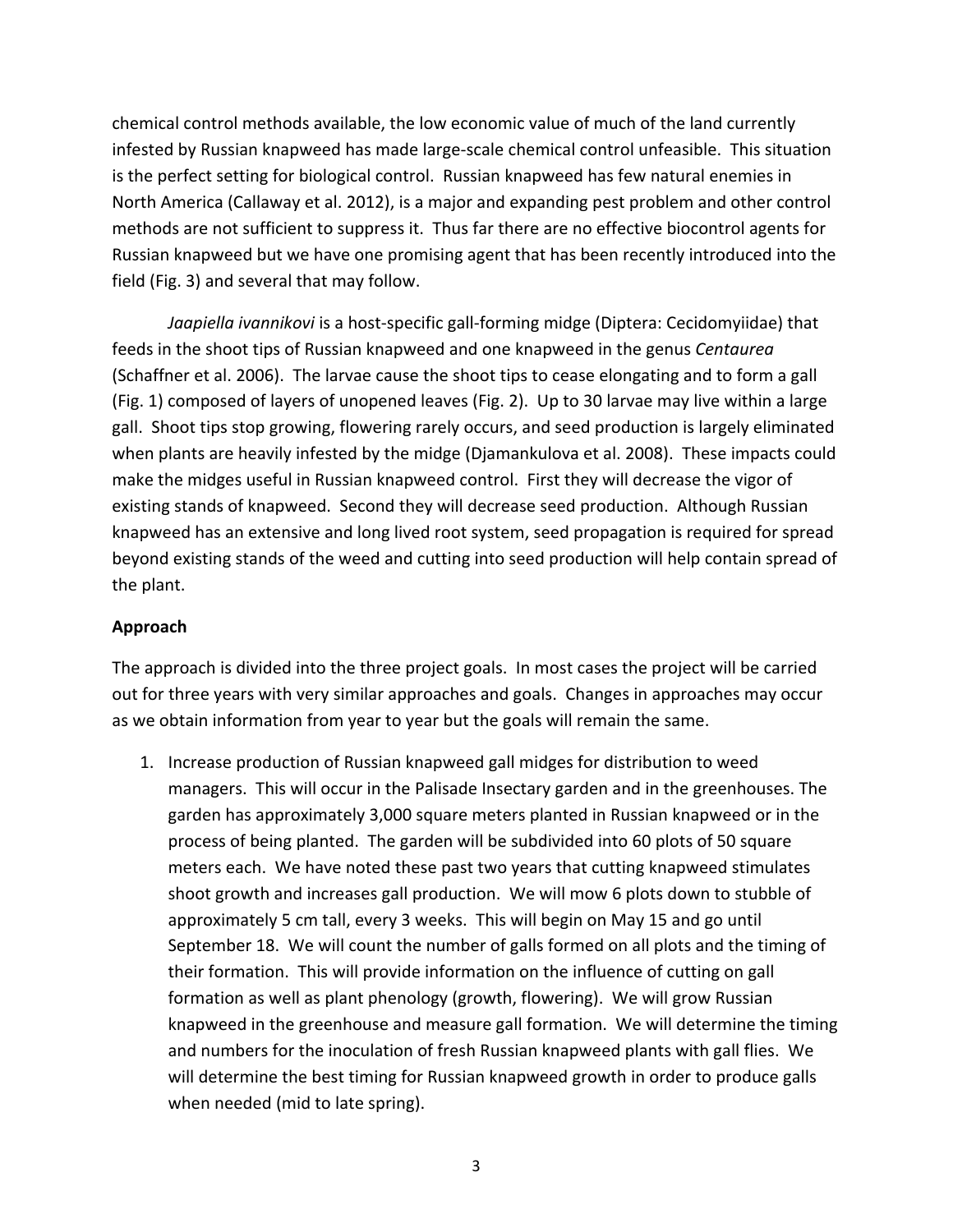- 2. Optimize the timing of gall release and to test the use of Russian knapweed mowing to stimulate shoot formation, providing sites for gall midge oviposition. We will locate at least 100 release sites for the gall midge. This will be easier than it appears since there is a major demand for the agents and landowners are becoming more aware of them and demand is increasing far faster than supply. At 30 sites we will do a single or multiple releases early in the season, within 1 month of the greening of knapweed buds as then emerge from the soil (off of the root system). We will release at 40 sites after knapweed had entered the flowering state (flower buds fully formed or in bloom). And we will release late in the season, after plants begin to senesce. In the cases where releases are made during mid-season we will ask landowners to mow knapweed near the release spot. This will stimulate new growth and perhaps enable mid-season establishment.
- 3. What impact can we expect of *J. ivannikovi* on Russian knapweed? We will establish 70 monitoring
sites
for
Russian
knapweed
gall
midges,
some
of
which
are
indicated
in figure 3. We will spread them over the range of major Russian knapweed infestations in Colorado. This will include approximately 25 sites in the Arkansas River basin, 15 sites in the San Luis Valley of the Rio Grande and 30 sites on Colorado's western slope (drainages
of
the
Colorado
River
and
tributaries)
and
15
sites
in
eastern
Utah.

We
will set up sites using a rangeland weeds monitoring protocol that measures stem density of the target weed near the release point as well as target weed densities within a hectare surround the release point. The protocol also includes measurements of other plant densities in the plot including native and introduced species.

#### **Expected
Products
and
Outcomes**

We expect to have good protocols to enable us (or others) to rear large numbers of *J. ivannikovi* galls in an open garden or greenhouse setting. For us we expect to be able to produce 5,000-10,000
galls
per
season
and
we
expect
that
the
timing
of
gall
maturation
should
fit
knapweed phenology in the field. We expect to have recommendations for the establishment of galls at field sites. We expect to know if it is feasible to use diapausing gall midges for late season releases. We will have information on the initial impacts of gall midges on Russian knapweed field sites. This will include gall populations, Russian knapweed densities and potential recovery of other vegetation. We expect to be able to use this information as part of a Russian knapweed
management
plan.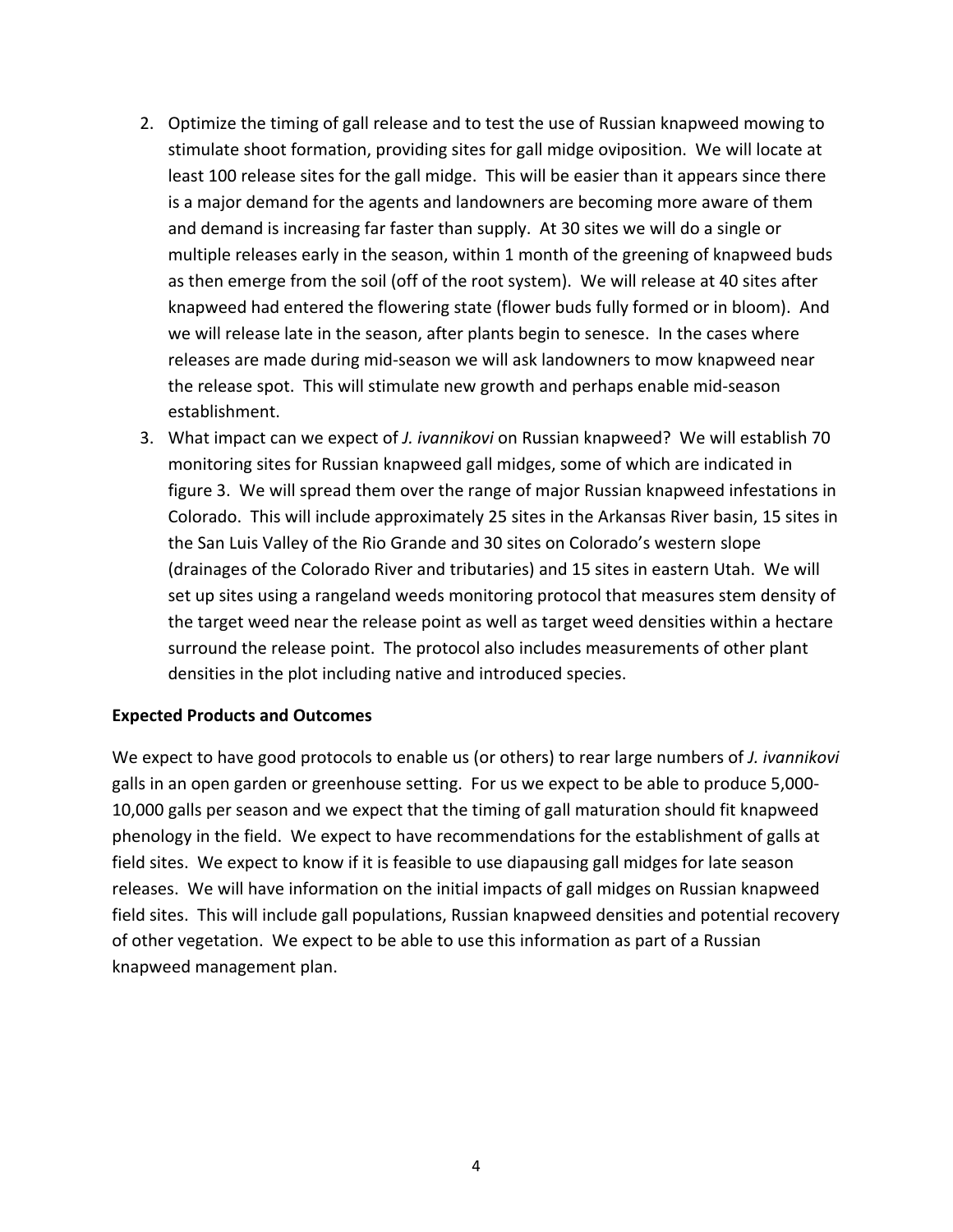

Figure
1.

Russian
knapweed
galls
formed
by *J.
ivannikovi*.



Figure 2. A Russian knapweed gall midge larva within the leaves that make up the gall structure. The gall midge larvae is approximately 2 mm long (see 2 mm arrow for scale)



Figure
3.
Gall
midge
release
sites
in
Colorado,
2012.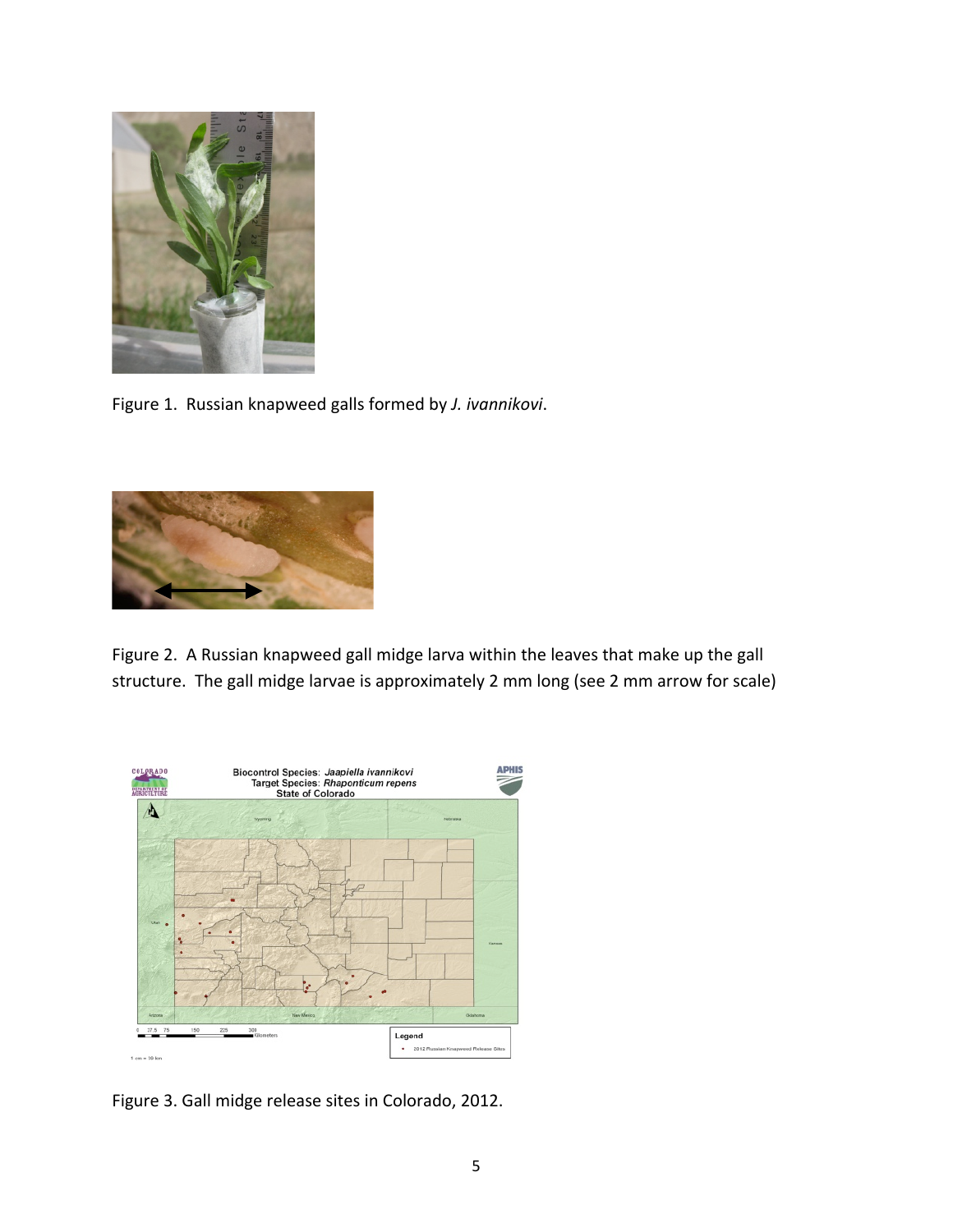#### **Timetable:**

- Year 1 (2013) Establish field monitoring sites in Colorado and Utah, begin production of galls in Palisade insectary greenhouses, mow Russian knapweed garden at regular intervals (in 50 sq. meter plots) and measure gall formation on regrowing stems, release galls at as many sites as permitted by supplies, do a late season release of galls to test hypothesis that the overwintering
stage
is
the
best
for
release.
- Year 2 (2014) Monitor sites for establishment of the midge, Russian knapweed stem density, and plant community composition (native and introduced). Continue to harvest and release galls
from
the
Insectary
garden
and
greenhouses.
- Year 3 (2015) Monitor sites for midge establishment, stem density and plant community composition. Evaluate sites for establishment. Evaluate release techniques and correlation with establishment. Compile information for use by landowners and biocontrol practitioners. During the final year we will continue to release midges but not at the sites used for evaluation of release techniques since we need to determine if establishment and overwintering
have
occurred
from
releases
made
in
2013‐2014.

#### **Literature
Cited:**

- Callaway RM, Schaffner U, Thelen GC, Khamraev A, Juginisov T, Maron JL. 2012. Impact of Acroptilon repens on co-occuring native plants is greater in the invader's non-native range. Biological
Invasions
14:
1143‐1155.
- Chang HT, Rumbeiha WK, Patterson JS, Puschner B, Knight AP. 2012. Toxic equine Parkinsonism: an immunohistochemical study of 10 horses with nigropallidal encephalomalacia.

Veterinary
Pathology
49:
398‐402.
- Djamankulova G, Khamraev A, Schaffner U. 2008. Impact of two shoot-galling biological control
candidates
on
Russian
knapweed, *Acroptilon
repens*.

Biological
Control
46:
101‐106.
- Grant
DW,
Peters
DPC,
Beck
GK,
Fraleigh
HD.

2003.

Influence
of
an
exotic
species, *Acroptilon*  repens (L.) DC on emergence and growth of native grasses. Plant Ecology 166: 157-166.
- Ni G, Schaffner U, Peng S, Callaway RM. 2010. Acroptilon repens, an Asian invader, has stronger competitive effects on species from America than species from its native range. Biological
Invasions
12:
2653‐3663.
- Schaffner U, Sobhian R, Harris L, Grosskopf G. 2006. Investigations on Potential Biocontrol Agents of Russian Knapweed, *Acroptilon repens* (L.) DC. Annual Report 2005, CABI Bioscience,
Delémont,
Switzerland.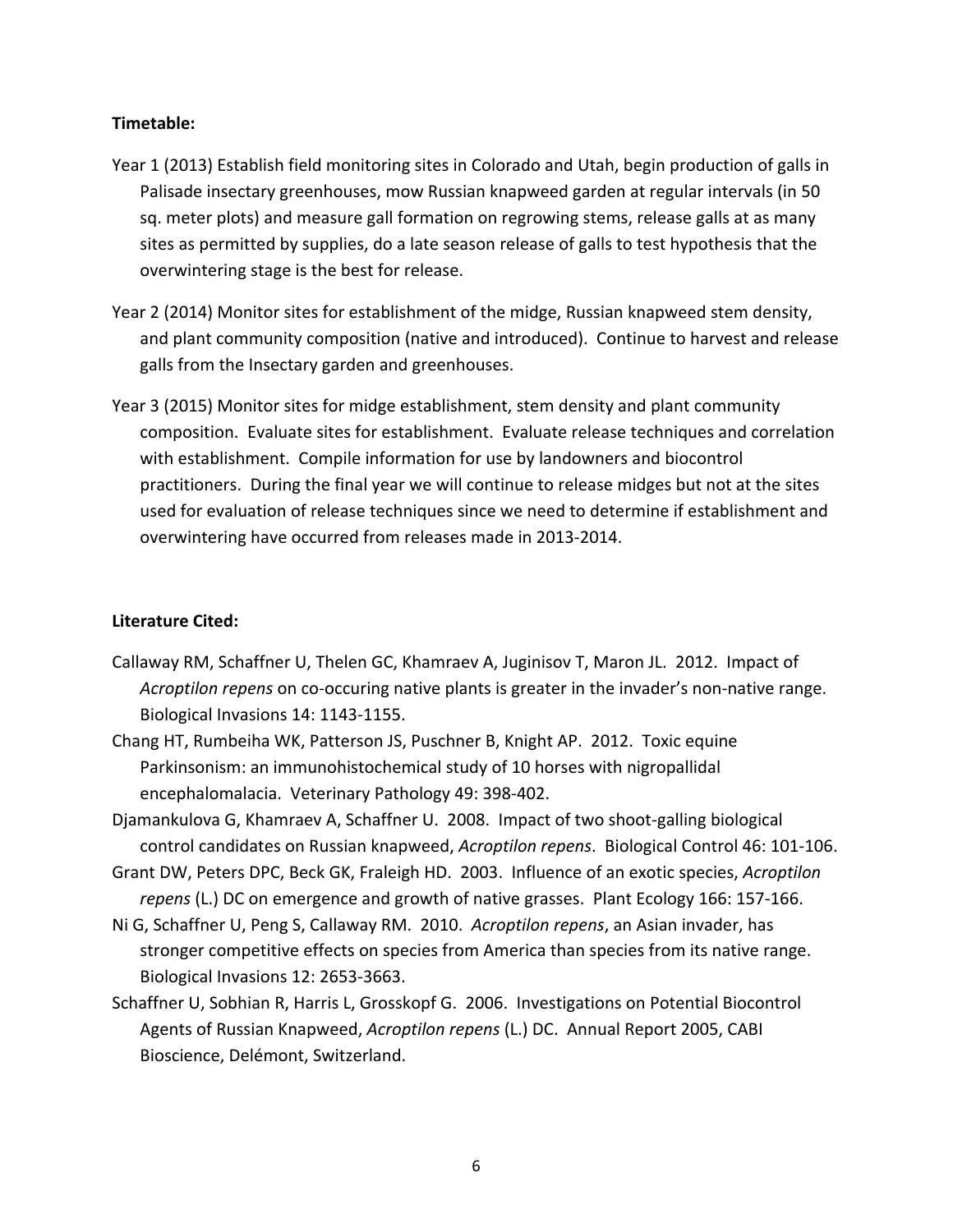#### **Paul
Ode**

#### **Contact:**

Colorado State University, Department of Bioagricultural Sciences and Pest Management, Campus
Delivery
1177,
Fort
Collins,
CO
80523‐1177

Tel:
970.491.4127;
e‐mail:
paul.ode@colostate.edu

#### **Education:**

PhD 1994, MS 1990, University of Wisconsin-Madison, Entomology

BA
1986,
Earlham
College,
Biology

| University of California-Davis                            | Entomology | 1994-1996 |
|-----------------------------------------------------------|------------|-----------|
| Arizona State University                                  | Zoology    | 1996-1997 |
| Leiden University (The Netherlands) Evolution and Ecology |            | 1997-1998 |
| <b>Texas A&amp;M University</b>                           | Entomology | 1998-1999 |
| USDA-ARS BIRL (Newark, DE)                                | Entomology | 1999-2002 |
|                                                           |            |           |

## **Appointments:**

2011
Associate
Professor,
Dept.
Bioag.
Sci.
Pest
Management,
Colorado
State
University 2008
Assistant
Professor,
Dept.
Bioag.
Sci.
Pest
Management,
Colorado
State
University 2002
Assistant
Professor,
Department
of
Entomology,
North
Dakota
State
University

## **Recent
Select
Publications:**

- Ode PJ. In press. Plant defenses and parasitoid chemical ecology. In 'Chemical Ecology of Insect
Parasitoids',
É
Wajnberg
&
S
Colazza,
eds.

Wiley‐Blackwell.
- Ghising K, Harmon JP, Beauzay PB, Prischmann-Voldseth DA, Helms TC, Ode PJ, Knodel JJ. 2012. Impact of Rag1 aphid resistant soybeans on *Binodoxys communis* (Hymenoptera: Braconidae), a parasitoid of soybean aphid (Hemiptera: Aphididae). Environmental Entomology
41:
282‐288.
- Ode PJ, Charlet LD, Seiler GJ. 2011. Sunflower stem weevil and its larval parasitoids in native sunflowers:
is
parasitoid
abundance
and
diversity
greater
in
the
US
Southwest? Environmental
Entomology
40:
15‐22.
- Lampert EC, Zangerl AR, Berenbaum MR, Ode PJ. 2011. Generalist and specialist hostparasitoid associations respond differently to wild parsnip (Pastinca sativa) defensive chemistry.

Ecological
Entomology
36:
52‐61.

DOI:
10.1111/j.1365‐2311.2010.01244.x
- Crompton
DS,
Ode
PJ.

2010.

Feeding
behavior
analysis
of
the
soybean
aphid
(Hemiptera: Aphididae) on the resistant soybean cultivar 'Dowling'. Journal of Economic Entomology 103:
648‐653.

doi:
10.1603/EC09370.
- Pexton JJ, de Boer JG, Heimpel GE, Vet LEM, Whitfield JB, Ode PJ. 2009. Competition and brood
reduction:
testing
alternative
models
of
clutch‐size
evolution
in
parasitoids. Behavioral
Ecology
20:
403‐409.

doi:10.1093/beheco/arn147
- de Boer JG, Ode PJ, Rendahl AK, Vet LEM, Whitfield JB, Heimpel GE. 2008. Multiple locus complementary sex determination in the parasitoid Cotesia vestalis. Genetics 180: 1525-1535;
doi:10.1534/genetics.107.083907
- Lampert EC, Zangerl AR, Berenbaum MR, Ode PJ. 2008. Tritrophic effects of xanthotoxin on the polyembryonic parasitoid Copidosoma sosares (Hymenoptera: Encyrtidae). Journal of Chemical
Ecology
34:
783‐790.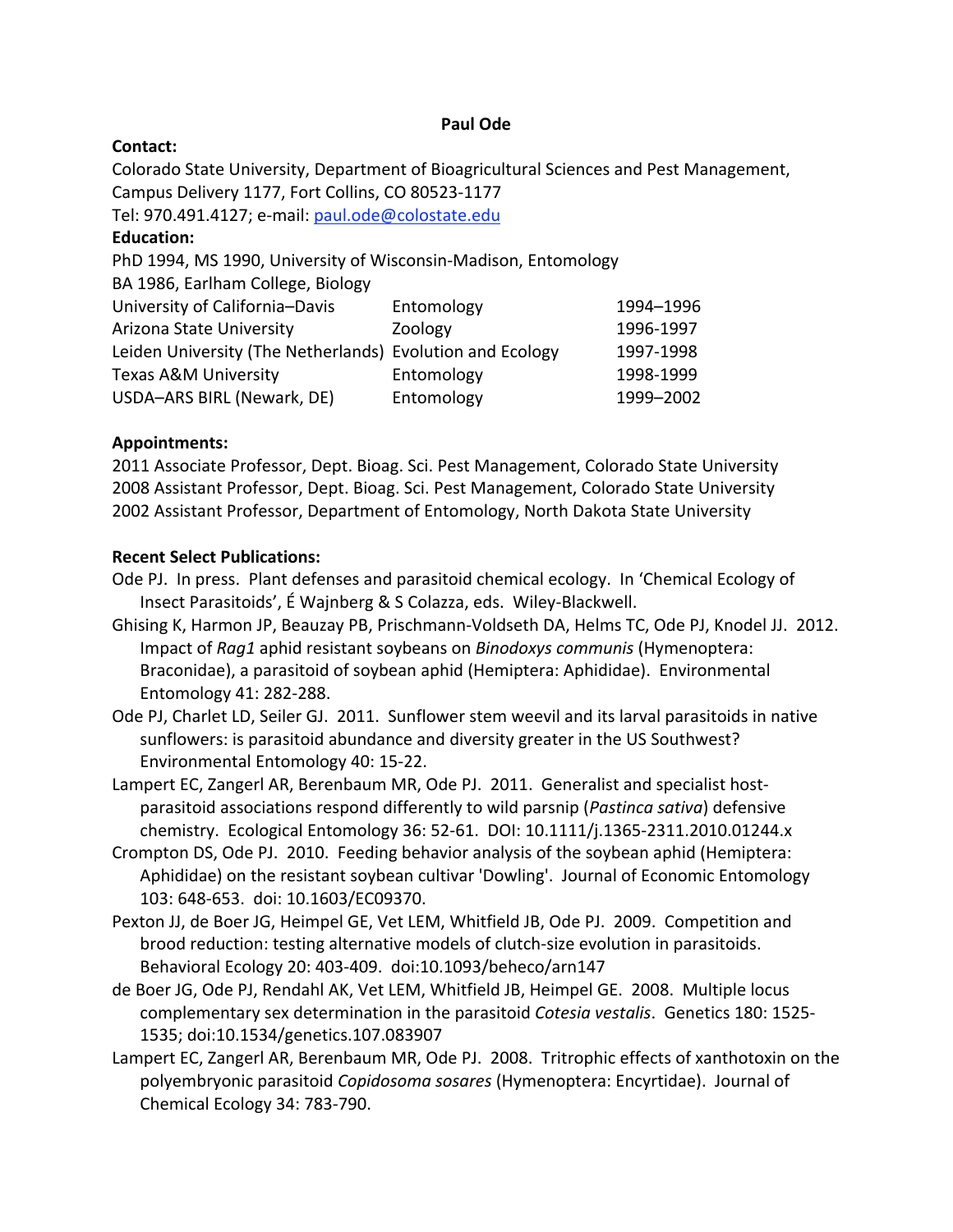#### **Dan Bean**

Colorado Department of Agriculture, Palisade Insectary, 750 37.8 Rd., Palisade, CO 81526 **Phone**: (970) 464-7916 **E-mail**: dan.bean@state.co.us

Ph.D.,1983, M.S. 1978, University of Wisconsin, Madison, Entomology

B.A. 1975, University of California, Santa Cruz, Biology

- 2005-present State Biological Control Specialist, Manager, Palisade Insectary and Director, Biological Pest Control Section, Colorado Department of Agriculture. Affiliate Faculty, Dept. Bioagricultural Sciences and Pest Management, CSU, Ft. Collins
- Research Associate, Department of Vegetable Crops, UC Davis 2000-2005 Research Associate, Department of Vegetable Crops, UC Davis 1988-2000 Research Associate and Lecturer, Department of Biology, UNC-CH
- 1986-1988 Research Associate, USDA ARS, Insect Attractants, Behavior and Basic Biology Research Laboratory, Gainesville, FL

 Recent Select Publications 1983-1986 Research Associate, Depts of Ag Chem and Entomology, OSU, Corvallis, OR

 Dudley TL, Bean DW, Pattison RR, Caires A (2012) Selectivity of a biological control agent, *Diorhabda carinulata* (Chrysomelidae) for host species within the genus *Tamarix*. Pan Pacific Entomologist (in press) Bean, D.W., D.J. Kazmer, K. Gardner, D.C. Thompson, B. Reynolds, J.C. Keller and J.F. Gaskin (2012) Molecular genetic and hybridization studies of *Diorhabda* spp. released for biological control of *Tamarix*. Invasive Plant Science and Management (in press)

 Bean, D.W., P. Dalin and T.L. Dudley (2012) Evolution of critical day length for diapause induction enables range expansion of *Diorhabda carinulata*, a biological control agent against tamarisk (*Tamarix* spp.). Evolutionary Applications 5: 511-523

 Meng, R., P.E. Dennison, L.R. Jamison, C.C. van Riper III, P. Nagler, K. Hultine, D.W. Bean and T. Dudley (2012) Detection of tamarisk defoliation by the northern tamarisk beetle based on multitemporal Landsat 5 Thematic Mapper Imagery. GIScience and Remote Sensing (in press for July-August issue).

 Dudley, T.L. and D.W. Bean (2012) Tamarisk biocontrol, endangered species risk and resolution of conflict through riparian restoration. BioControl 57: 331-347

 Nagler, P.L., Brown, T., Hultine, K.R., van Riper, C. III, Bean, D.W., Dennison, P.E., Murray R.S., and E.P. Glenn (2012) Regional scale impacts of *Tamarix* leaf beetles (*D. carinulata*) on the water availability of western U.S. rivers as determined by multi-scale remote sensing methods. Remote Sensing Env. 118: 227-240 Bateman, H.L., T.L. Dudley, D.W. Bean, S.M. Ostoja, K.R. Hultine and M.J. Kuehn (2010) A river system to watch: documenting the effects of saltcedar (*Tamarix* spp.) biocontrol in the Virgin River valley. Ecological Restoration 28: 405-410

 Dalin, P., D.W. Bean, T.L. Dudley, V.A. Carney, D. Eberts, K.T. Gardner, E. Hebertson, E.N. Jones, D.J. Kazmer, G. J. Michels, S.A. O'Meara , and D.C. Thompson. (2010) Seasonal adaptations to day length in four ecotypes of the leaf beetle *Diorhabda elongata* inform selection of biocontrol agents against saltcedar (*Tamarix*  spp.). Environ. Entomol. 39: 1666-1675

 Herr, J.H., R.I. Carruthers, D.W. Bean, C. Jack DeLoach and J. Kashefi (2009) Host preference between saltcedar (*Tamarix* spp.) and native non-target *Frankenia* spp within the *Diorhabda elongata* species complex (Coleoptera: Chrysomelidae). Biological Control 51: 337-345

 Dalin, P., M.J. O'Neal, T. Dudley & D.W. Bean (2009) Host plant quality of *Tamarix ramosissima* and *T. parviflora* for three sibling species of the biocontrol insect *Diorhabda elongata* (Coleoptera: Chrysomelidae) Environ. Entomol. 38:1373-1378

 Bean, D., A. Norton, R. Jashenko, M. Cristofaro and U. Schaffner (2008) Status of Russian olive biological control in North America. Ecological Restoration 26:105-107

 (Coleoptera: Chrysomelidae), a biological control agent for tamarisk (*Tamarix* spp.). Env. Entomol. 36:531-540 Bean, D.W., T.L. Dudley and J.C. Keller (2007) Seasonal timing of diapause induction limits the effective range of *Diorhabda elongata deserticola* (Coleoptera: Chrysomelidae) as a biological control agent for tamarisk (*Tamarix* spp.) Environ. Entomol. 36:15-25 Bean, D.W., T. Wang, R.J. Bartelt and B.W. Zilkowski (2007) Diapause in the leaf beetle *Diorhabda elongata* 

 Cossé, A.A., Bartelt, R.J., Zilkowski, B.W., Bean, D.W. and Andress, E.R. (2006) Behaviorally active green leaf volatiles for monitoring the leaf beetle, *Diorhabda elongata*, a biocontrol agent of saltcedar. J. Chem. Ecol. 32: 2695-2708

 Cossé, A.A., Bartelt, R.J., Zilkowski, B.W., Bean, D.W. and Petroski, R.J. (2005) The aggregation pheromone of *Diorhabda elongata,* a biological control agent of saltcedar (Tamarix spp.): identification of two behaviorally active components. J. Chem. Ecol. 31:657-670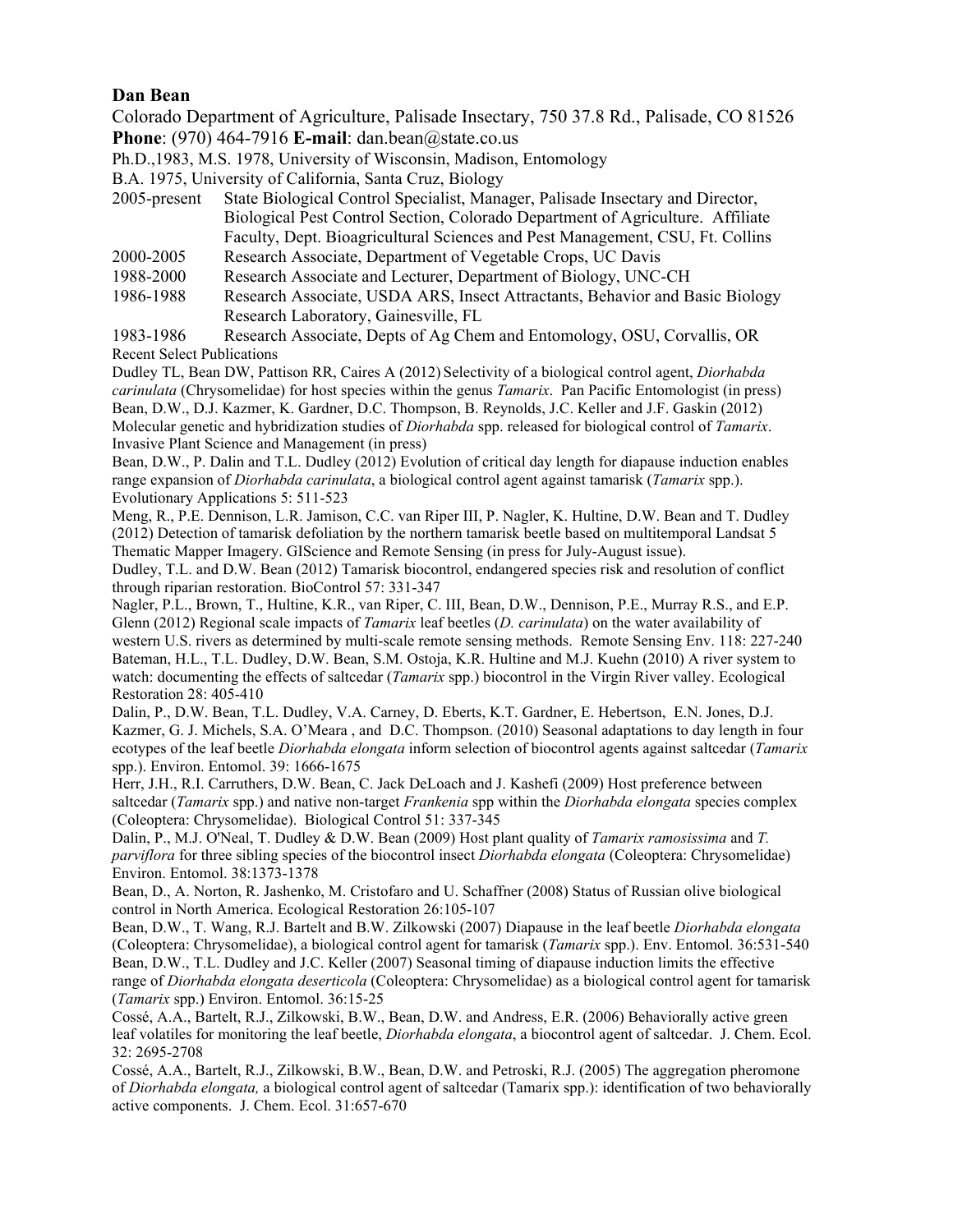#### **Scope
of
work**:

The PI's laboratory will be responsible overseeing and conducting the releases and monitoring the outcomes of control of Russian knapweed populations by *Jaapiella ivannikovi* throughout the
state
(Objectives
2
and
3).

The co-PI's group will be responsible for improving the mass-rearing protocols for *J. ivannikovi* and
developing
effective
release
technologies
that
maximize
establishment
success
of
this biocontrol agent. Furthermore, the co-PI's group will work with the PI's laboratory in conducting the releases and monitoring the effectiveness of *J. ivannikovi* in controlling Russian knapweed
populations.

#### **CSU
Budget
Justification**

The majority of requested funds would support salaries in this labor-intensive project. Figures are
adjusted
by
4%
each
year
to
accommodate
inflation,
unless
otherwise
noted.

## **Salaries
(\$54,753):**

1. MS student (\$41,616): We are requesting stipend support for a MS student in years 1 and 2 at
\$1700
per
month.

The
MS
student
will
be
actively
involved
in
field
work
(releases
and monitoring)
and
analyses
for
the
first
two
years
of
the
project.

2. PI (\$13,137): We are requesting 0.5 months summer salary (based on monthly salary of \$8,417) for the PI in each of the three years of this proposal. The PI has a nine-month tenure track appointment, and extra support would allow him to work on this project during the summer
to
complement
the
time
used
during
the
academic
year.

## **Fringe
Benefits
(\$5460):**

Fringe benefits are calculated at CSU established rates. GRA: 5.10% in Year 1 and 5.50% in Year 2;
Academic
Faculty:
24.10%
in
Year
1,
24.90%
in
Year
2,
and
25.25%
in
Year
3.

#### **Travel
(\$3434):**

We request \$1100 per year to partially defray domestic travel expenses for the MS student and PI from Fort Collins to Palisade and surrounding field sites (2200 total miles/yr at \$0.50/mi).

#### **Other
Direct
Costs
(\$36,300):**

Subaward to CDA (\$36,300): \$11,780 in year 1, \$12,100 in year 2, and \$12,420 in year 3.

## **Total
Direct
Costs
(\$99,947):**

## **Matching
Costs
(\$67,542):**

Matching
costs
include:

1)
One
half
month
of
PI's
salary
per
year
plus
fringe
(24.1%
Y1,
24.9%
Y2,
25.25%
Y3):
\$16,390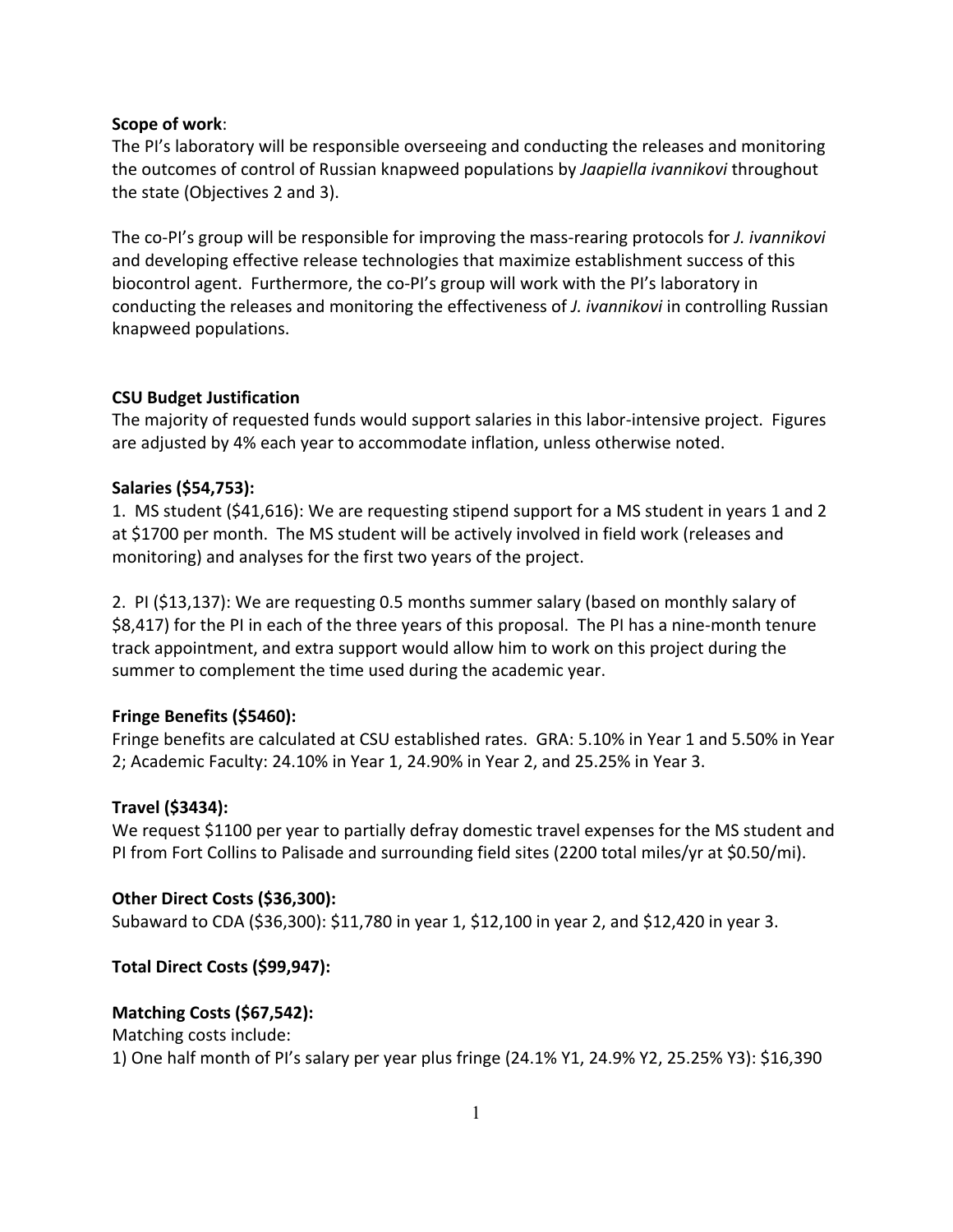2) Indirect costs on the PI salary and fringe calculated at CSU's federally negotiated rate of 48.7%
MTDC:
\$7,981

3)
Unrecovered
Indirect
costs
on
the
federal
request,
which
are
calculated
at
CSU's
federally negotiated rate of 48.7% in Years 1 through 3 of modified total direct costs (MTDC: \$88,647): \$43,171.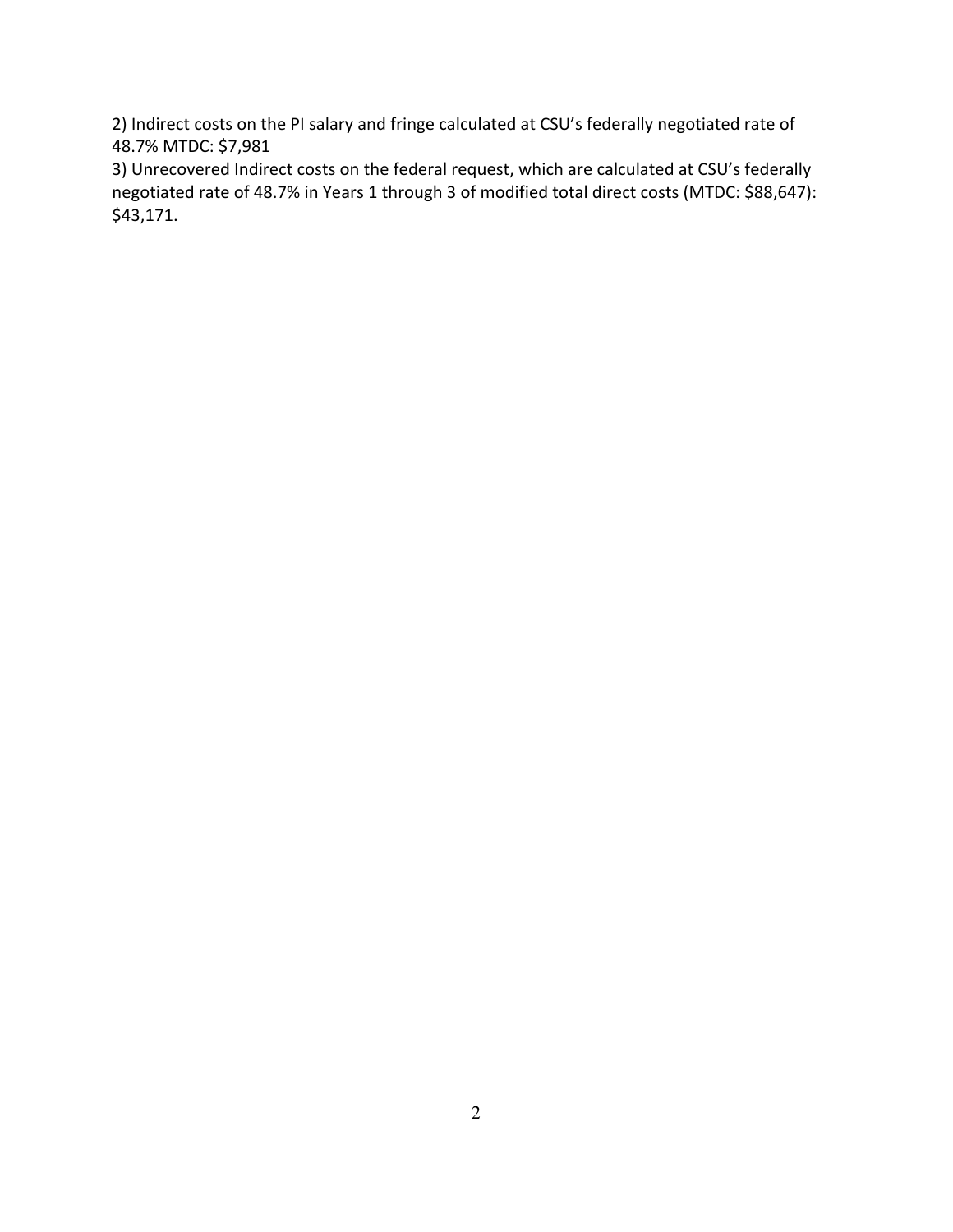#### **CDA
Budget
and
Justification**

The majority of requested funds would support salaries in this labor-intensive project. Salaries are adjusted by approximately 3.5% each year although in fact salary increases have not been given
for
the
past
four
years.

#### **Salaries
(\$28,800):**

We typically hire seasonal staff at a rate of approximately \$14/ hr., which covers both direct costs
and
fringe
benefits.

Seasonal
staff
members
are
usually
students
at
Colorado
Mesa University with work or classroom experience in biological control. Seasonal staff will assist full time staff members in rearing and releasing the gall midges and they will be hired during the field season. We are requesting these funds to be spread over the three years of the proposed work.

#### **Travel
(\$4,500):**

We request \$1500 per year to partially defray travel expenses to and from field sites in western Colorado
and
eastern
Utah
for
release
and
monitoring
of *J.
ivannikovi*.

#### **Supplies
(\$3000):**

The
insect
rearing
operations
will
require
Russian
knapweed
cultivation,
which
will
require
soil and pots as well as cages and containers for the gall midges. Costs for these items will be approximately
\$2,500
annually.

We
are
requesting
\$1,000
annually
and
the
difference
will
go toward
the
match.

**Total
Direct
Costs:
\$36,300**

**Matching
Costs:
\$20,250**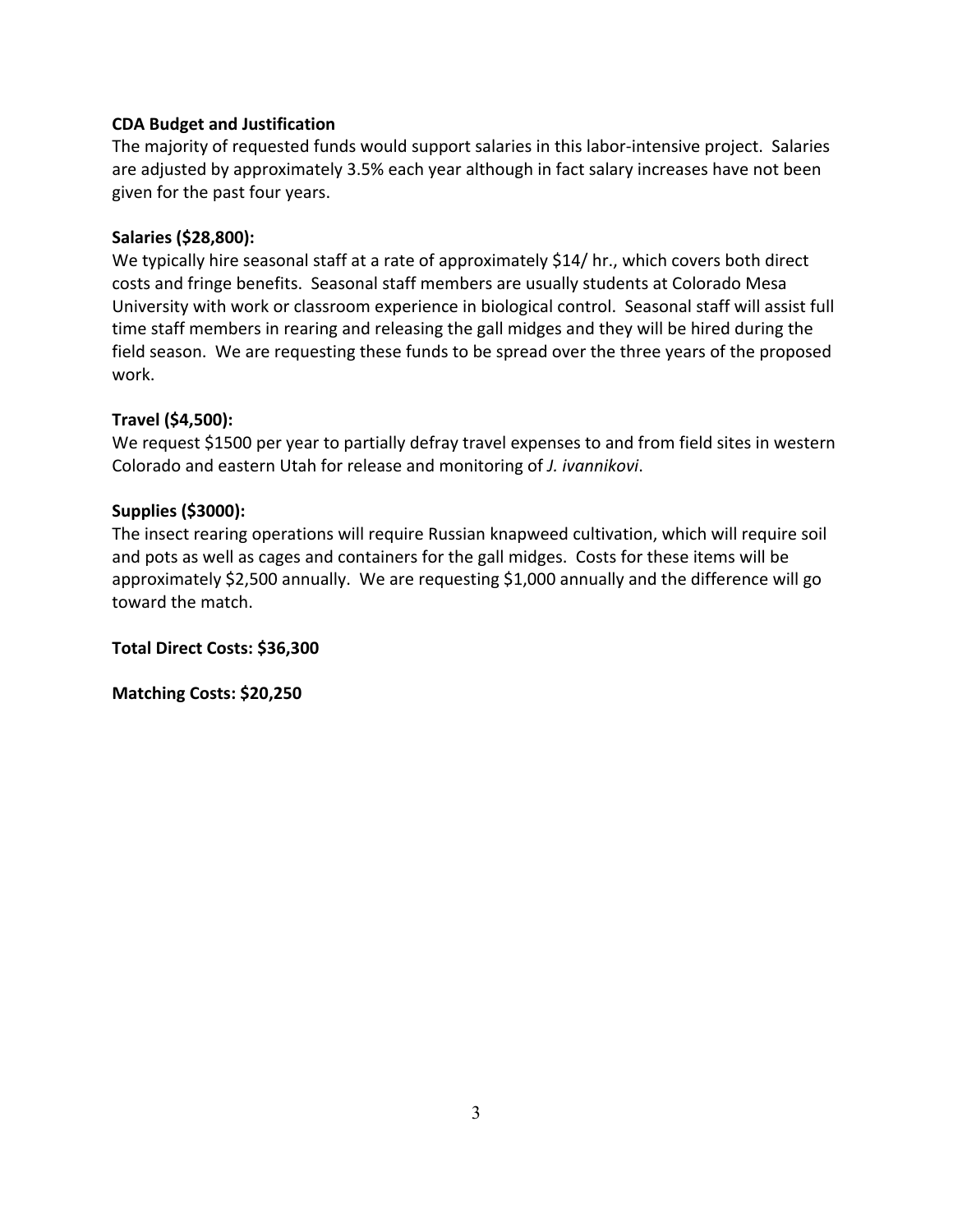# **Year‐by‐year
budget
breakdown:**

| 2013       |                                           | <b>FHP Funds</b>                     | <b>Matching Funds</b> |  |  |  |
|------------|-------------------------------------------|--------------------------------------|-----------------------|--|--|--|
|            | CDA (subcontract)                         |                                      |                       |  |  |  |
|            |                                           | Salaries (including fringe benefits) |                       |  |  |  |
|            | Seasonal staff                            | \$9280                               | \$5500                |  |  |  |
|            | Travel                                    | \$1500                               | \$1000                |  |  |  |
|            | <b>Supplies</b>                           | \$1000                               |                       |  |  |  |
| <b>CSU</b> |                                           |                                      |                       |  |  |  |
|            | Salaries (including fringe benefits)      |                                      |                       |  |  |  |
|            | <b>MS Student</b>                         | \$21,440                             |                       |  |  |  |
|            | PI 0.5 mo summer                          | \$5222                               |                       |  |  |  |
|            | PI 0.5 mo academic salary (plus indirect) |                                      | \$7765                |  |  |  |
|            | Travel                                    | \$1100                               |                       |  |  |  |
|            | Indirect charges as cost share            |                                      | \$19257               |  |  |  |
|            | 2013 totals:                              | \$39,542                             | \$33,522              |  |  |  |
| 2014       |                                           | <b>FHP Funds</b>                     | <b>Matching Funds</b> |  |  |  |
|            | CDA (subcontract)                         |                                      |                       |  |  |  |
|            | Salaries (including fringe benefits)      |                                      |                       |  |  |  |
|            | Seasonal staff                            | \$9600                               | \$5750                |  |  |  |
|            | Travel                                    | \$1500                               | \$1000                |  |  |  |
|            | Supplies                                  | \$1000                               |                       |  |  |  |
| <b>CSU</b> |                                           |                                      |                       |  |  |  |
|            | Salaries (including fringe benefits)      |                                      |                       |  |  |  |
|            | <b>MS Student</b>                         | \$22,383                             |                       |  |  |  |
|            | PI 0.5 mo summer                          | \$5467                               |                       |  |  |  |
|            | PI 0.5 mo salary                          |                                      | \$8129                |  |  |  |
|            | Travel                                    | \$1144                               |                       |  |  |  |
|            | Indirect charges as cost share            |                                      | \$20,013              |  |  |  |
|            | 2014 totals:                              | \$41,094                             | \$34,892              |  |  |  |
| 2015       |                                           | <b>FHP Funds</b>                     | <b>Matching Funds</b> |  |  |  |
|            | CDA (subcontract)                         |                                      |                       |  |  |  |
|            | Salaries (including fringe benefits)      |                                      |                       |  |  |  |
|            | Seasonal staff                            | \$9920                               | \$6000                |  |  |  |
|            | Travel                                    | \$1500                               | \$1000                |  |  |  |
|            | Supplies                                  | \$1000                               |                       |  |  |  |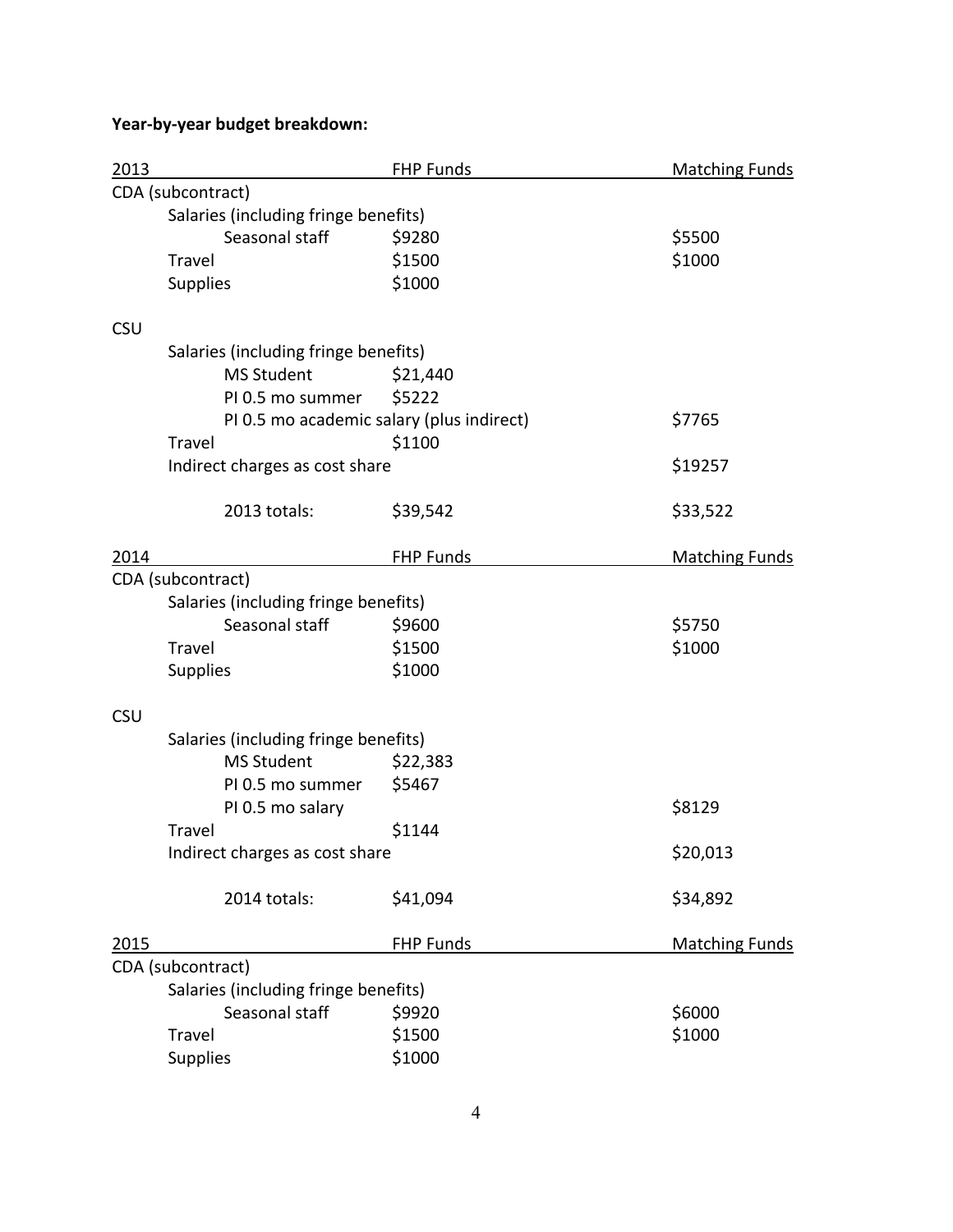|    | <b>Grand totals:</b>                                     | \$99,947 | \$87,792 |
|----|----------------------------------------------------------|----------|----------|
|    | 2015 totals:                                             | \$19,311 | \$19,378 |
|    | Indirect charges as cost share                           |          | \$3901   |
|    | PI 0.5 mo salary<br>Travel                               | \$1190   | \$8477   |
|    | Salaries (including fringe benefits)<br>PI 0.5 mo summer | \$5701   |          |
| wu |                                                          |          |          |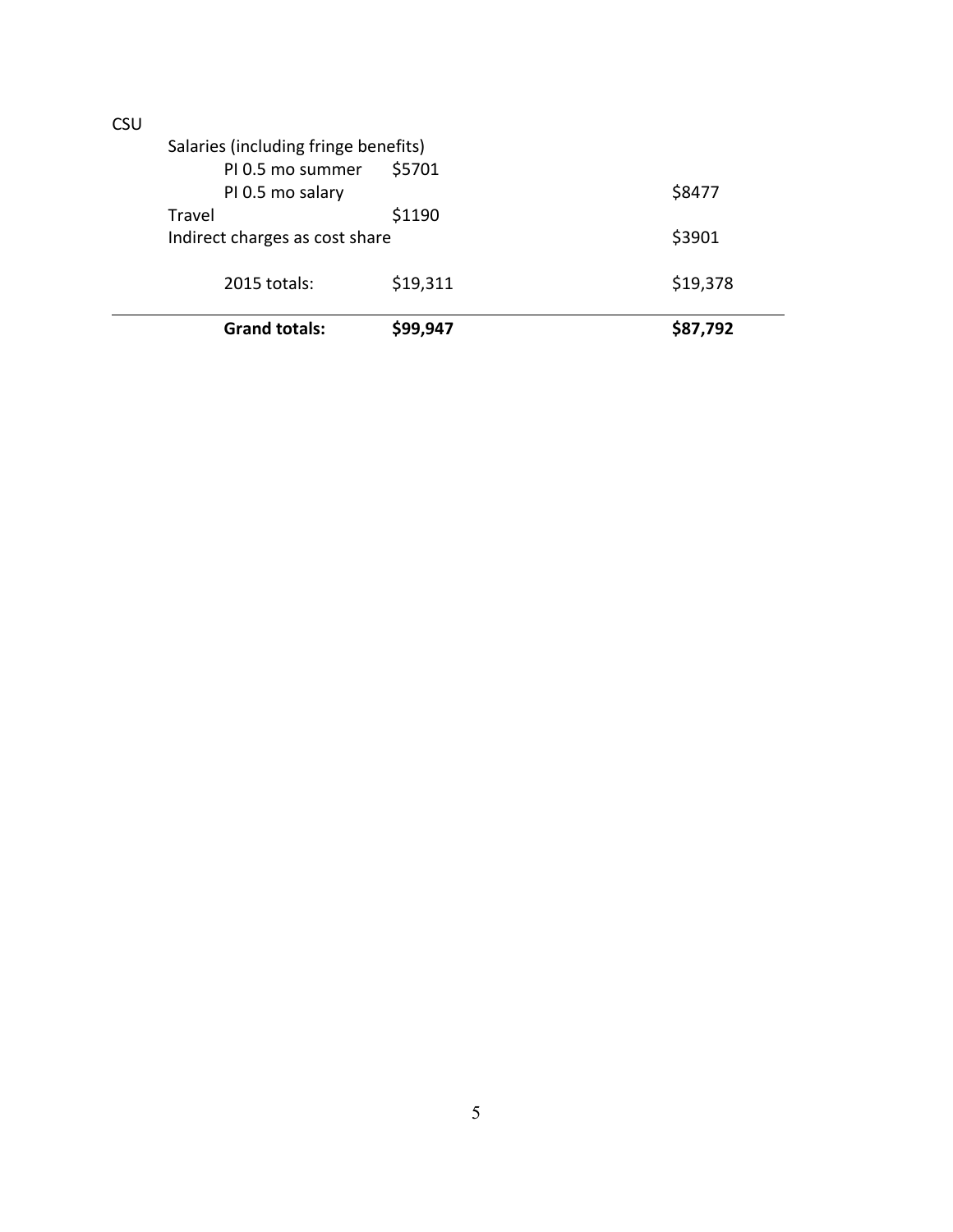#### Scope of Work for the Palisade Insectary, Colorado Department of Agriculture

## Project Title: Russian knapweed biocontrol: propagation, establishment and monitoring of *Jaapiella* ivannikovi, the Russian knapweed gall midge.

Contact: Dan Bean, Colorado Department of Agriculture, Palisade Insectary, 750 37.8 Rd., Palisade, CO 81507,
(970)
464‐7916
(phone),
(970)
464‐5791
(fax)

- 1. Increase production of Russian knapweed gall midges for distribution to field sites. The Palisade Insectary has about 3,000 sq. meters of garden space planted in Russian knapweed and two greenhouses where Russian knapweed is currently being grown in pots. The garden will be used to provide a continuous supply of *J. ivannikovi* galls during the summers of 2013, 2014 and 2015. This
will
be
done
by
harvesting
galls
from
50
sq
meter
plots
within
the
garden
and
mowing
plots at regular intervals during the summer and counting the number of galls formed and the timing of formation in relation to the timing of mowing (the treatment). This will result in galls for release as well as in quantitative evaluation of mowing regime on Russian knapweed phenology and gall formation. This information will be made available to the public in the form of educational material (brochures, webinars), which will aid in gall midge production outside of this
project.

We
anticipate
the
following
levels
of
gall
production
based
on
the
increases
we've seen over the past three years. 2013: 4,000 galls, 2014: 8,000 galls, 2015: our production should top out at 10,000 galls per season, given the size of our garden. This will be more than enough to meet the requirements set out in this proposal. We will also grow Russian knapweed in our greenhouses, particularly over the winter. This will enable us to harvest galls in the spring for early
season
distribution
to
field
sites.

We
will
have
one
greenhouse
dedicated
to
gall‐free knapweed and the other with knapweed gall midges. We will have over 1,000 plants and over 500 gall producing plants at any one time. We should be able to harvest 2,000-3,000 galls per season. This should be sufficient to meet the needs of the project.
- 2. We will locate and release galls at 80 sites in western Colorado and eastern Utah. The Palisade Insectary
will
locate
sites
in
Colorado
and
our
Forest
Service
collaborator,
Elizabeth
Hebertson, will locate them in eastern Utah. We will intensively monitoring of at least 20 of the release sites, measuring Russian knapweed stem density, plant frequency and the frequency of nontargeted plants, both introduced and native. Six monitoring transects 50 meters in length will radiate out from the point of release at 60° intervals. Sites will be established in 2013 and monitored
at
least
twice
during
the
field
seasons
of
2014
and
2015.
- 3. We will work with landowners and land managers to investigate the influence of mowing knapweed on the establishment of galls. We will mow Russian knapweed stands near the point of release of the galls and will monitor establishment and gall densities in the mown and unmown areas near the point of release. We hypothesize that mowing will enable better establishment when plants responds with more shoot formation.
- 4. We will organize all data sets and give them to Paul Ode for analysis and evaluation. We will assist in dissemination of information gained from field trials, greenhouse and garden production
of
knapweed
galls.